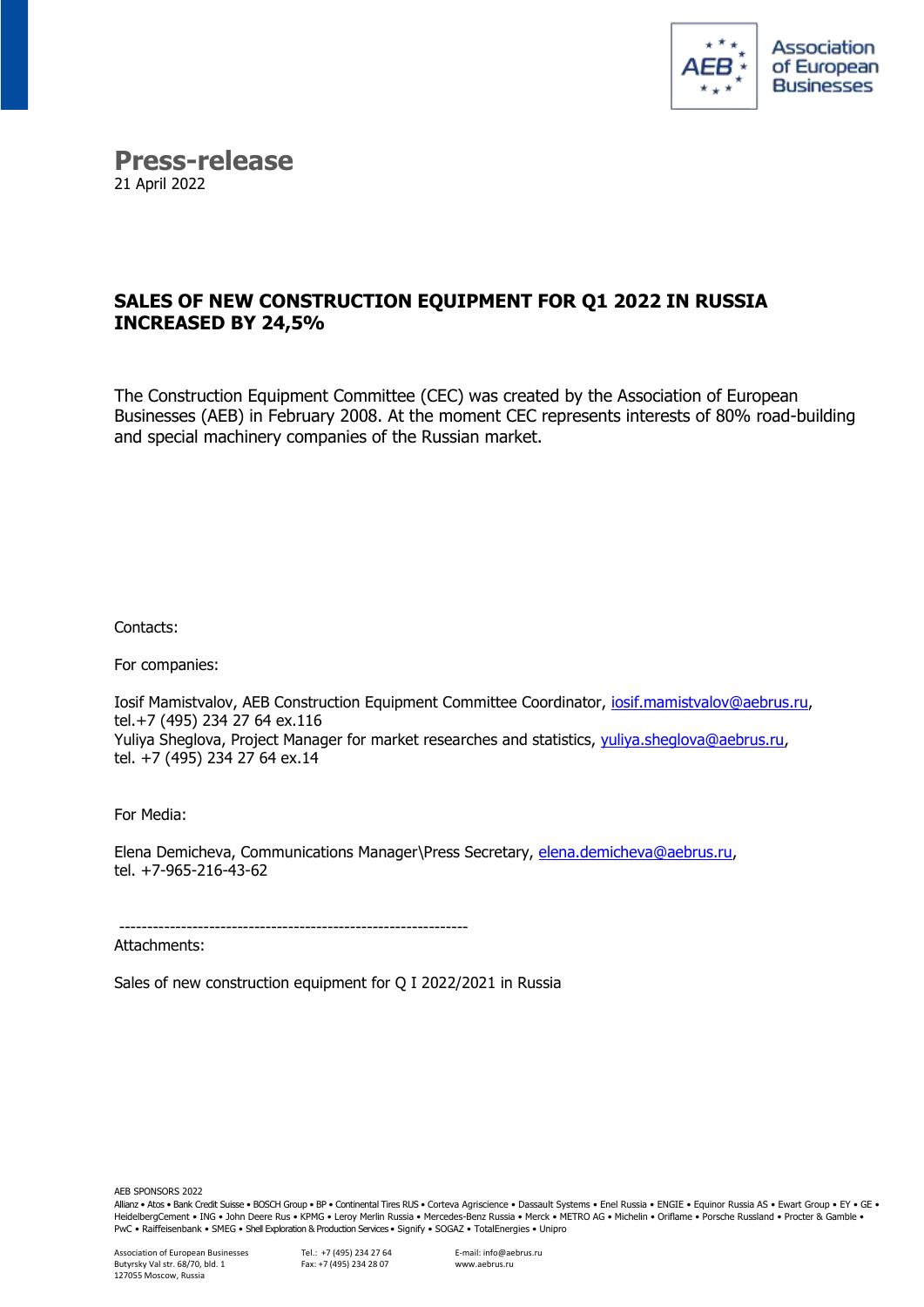

## **SALES OF NEW CONSTRUCTION EQUIPMENT FOR Q I 2022/2021 IN RUSSIA**

Cumulative retail sales data of the AEB Construction Equipment Committee comprises machines of the following manufacturers and importers: Кранекс, ПТЗ, Четра, Bobcat, Bomag\*, Caterpillar, CNH, John Deere, Doosan, Dressta, Hidromek, Hitachi, Hyundai, JCB, Komatsu, Liebherr, SDLG, UMG СДМ, Volvo, Wirtgen. Bomag\* - data starting from 2022

| <b>Backhoe-Loaders</b>                |      |      |  |  |
|---------------------------------------|------|------|--|--|
| <b>10</b><br>1 O<br>%<br>2022<br>2021 |      |      |  |  |
| 1040                                  | 1037 | በ 3% |  |  |

| <b>Backhoe-Loaders</b> |             |               |              |             | <b>Backhoe-Loaders</b> |             |  |
|------------------------|-------------|---------------|--------------|-------------|------------------------|-------------|--|
| <b>1Q</b><br>2022      | 1 Q<br>2021 | $\frac{1}{2}$ |              | 2022        | 2021                   | 2022 / 2021 |  |
| 1040                   | 1037        | 0,3%          | January      | 278         | 246                    | 13%         |  |
|                        |             |               | February     | 501         | 341                    | 47%         |  |
|                        |             |               | March        | 261         | 450                    | $-42%$      |  |
|                        |             |               | April        |             | 482                    |             |  |
|                        |             |               | May          |             | 357                    |             |  |
|                        |             |               | June         |             | 486                    |             |  |
|                        |             |               | July         |             | 402                    |             |  |
|                        |             |               | August       |             | 421                    |             |  |
|                        |             |               | September    |             | 493                    |             |  |
|                        |             |               | October      |             | 487                    |             |  |
|                        |             |               | November     |             | 534                    |             |  |
|                        |             |               | December     |             | 819                    |             |  |
|                        |             |               | <b>Total</b> | <b>1040</b> | 5518                   |             |  |

| <b>Crawler Excavators</b> |      |                |  |  |
|---------------------------|------|----------------|--|--|
| 1 O<br>2022               | %    |                |  |  |
|                           | 1159 | $\frac{10}{6}$ |  |  |

|                   | <b>Crawler Excavators</b> |               |              | <b>Crawler Excavators</b> |      |             |
|-------------------|---------------------------|---------------|--------------|---------------------------|------|-------------|
| <b>1Q</b><br>2022 | 1 Q<br>2021               | $\frac{0}{0}$ |              | 2022                      | 2021 | 2022 / 2021 |
| 1700              | 1159                      | 46,7%         | January      | 419                       | 281  | 49%         |
|                   |                           |               | February     | 652                       | 373  | 75%         |
|                   |                           |               | March        | 629                       | 505  | 25%         |
|                   |                           |               | April        |                           | 565  |             |
|                   |                           |               | May          |                           | 452  |             |
|                   |                           |               | June         |                           | 620  |             |
|                   |                           |               | July         |                           | 588  |             |
|                   |                           |               | August       |                           | 572  |             |
|                   |                           |               | September    |                           | 641  |             |
|                   |                           |               | October      |                           | 600  |             |
|                   |                           |               | November     |                           | 568  |             |
|                   |                           |               | December     |                           | 848  |             |
|                   |                           |               | <b>Total</b> | <b>1700</b>               | 6613 |             |

AEB SPONSORS 2022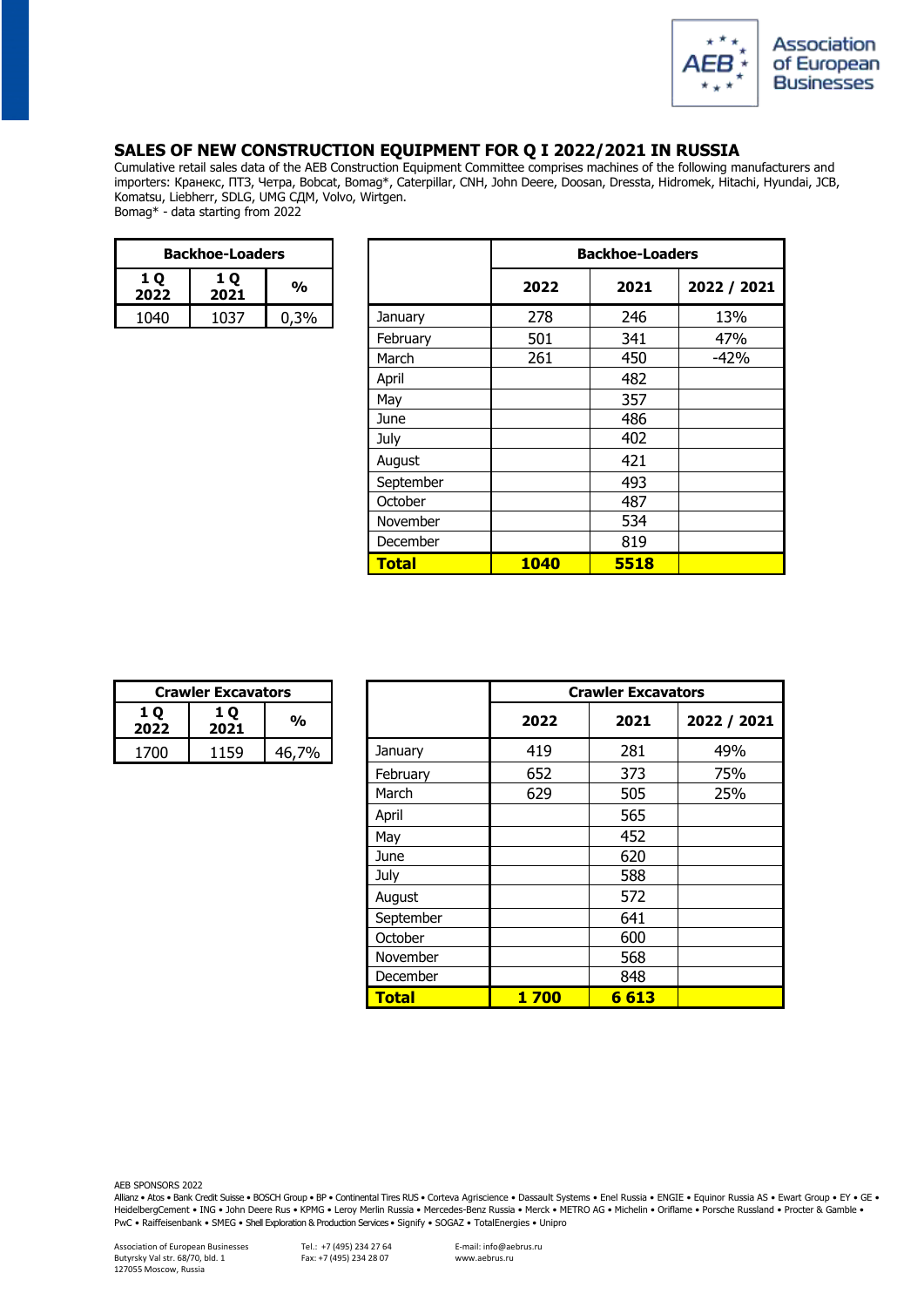

| <b>Skid Steer Loaders</b> |     |         |  |
|---------------------------|-----|---------|--|
| 1 O<br>2022               | %   |         |  |
| 315                       | 332 | $-5,1%$ |  |

|            | <b>Skid Steer Loaders</b> |               |              |      | <b>Skid Steer Loaders</b> |             |
|------------|---------------------------|---------------|--------------|------|---------------------------|-------------|
| 1Q<br>2022 | 1 Q<br>2021               | $\frac{1}{2}$ |              | 2022 | 2021                      | 2022 / 2021 |
| 315        | 332                       | $-5,1%$       | January      | 143  | 116                       | 23%         |
|            |                           |               | February     | 81   | 73                        | 11%         |
|            |                           |               | March        | 91   | 143                       | $-36%$      |
|            |                           |               | April        |      | 129                       |             |
|            |                           |               | May          |      | 109                       |             |
|            |                           |               | June         |      | 95                        |             |
|            |                           |               | July         |      | 142                       |             |
|            |                           |               | August       |      | 112                       |             |
|            |                           |               | September    |      | 145                       |             |
|            |                           |               | October      |      | 136                       |             |
|            |                           |               | November     |      | 146                       |             |
|            |                           |               | December     |      | 230                       |             |
|            |                           |               | <b>Total</b> | 315  | 1576                      |             |

| <b>Wheel Loaders</b> |     |       |  |  |
|----------------------|-----|-------|--|--|
| <b>10</b><br>2022    | %   |       |  |  |
| 730                  | 589 | 23.9% |  |  |

|            | <b>Wheel Loaders</b> |               |              |      | <b>Wheel Loaders</b> |             |  |
|------------|----------------------|---------------|--------------|------|----------------------|-------------|--|
| 1Q<br>2022 | 1 Q<br>2021          | $\frac{1}{2}$ |              | 2022 | 2021                 | 2022 / 2021 |  |
| 730        | 589                  | 23,9%         | January      | 188  | 124                  | 52%         |  |
|            |                      |               | February     | 289  | 213                  | 36%         |  |
|            |                      |               | March        | 253  | 252                  | $0\%$       |  |
|            |                      |               | April        |      | 244                  |             |  |
|            |                      |               | May          |      | 233                  |             |  |
|            |                      |               | June         |      | 310                  |             |  |
|            |                      |               | July         |      | 272                  |             |  |
|            |                      |               | August       |      | 286                  |             |  |
|            |                      |               | September    |      | 277                  |             |  |
|            |                      |               | October      |      | 283                  |             |  |
|            |                      |               | November     |      | 292                  |             |  |
|            |                      |               | December     |      | 469                  |             |  |
|            |                      |               | <b>Total</b> | 730  | 3 2 5 5              |             |  |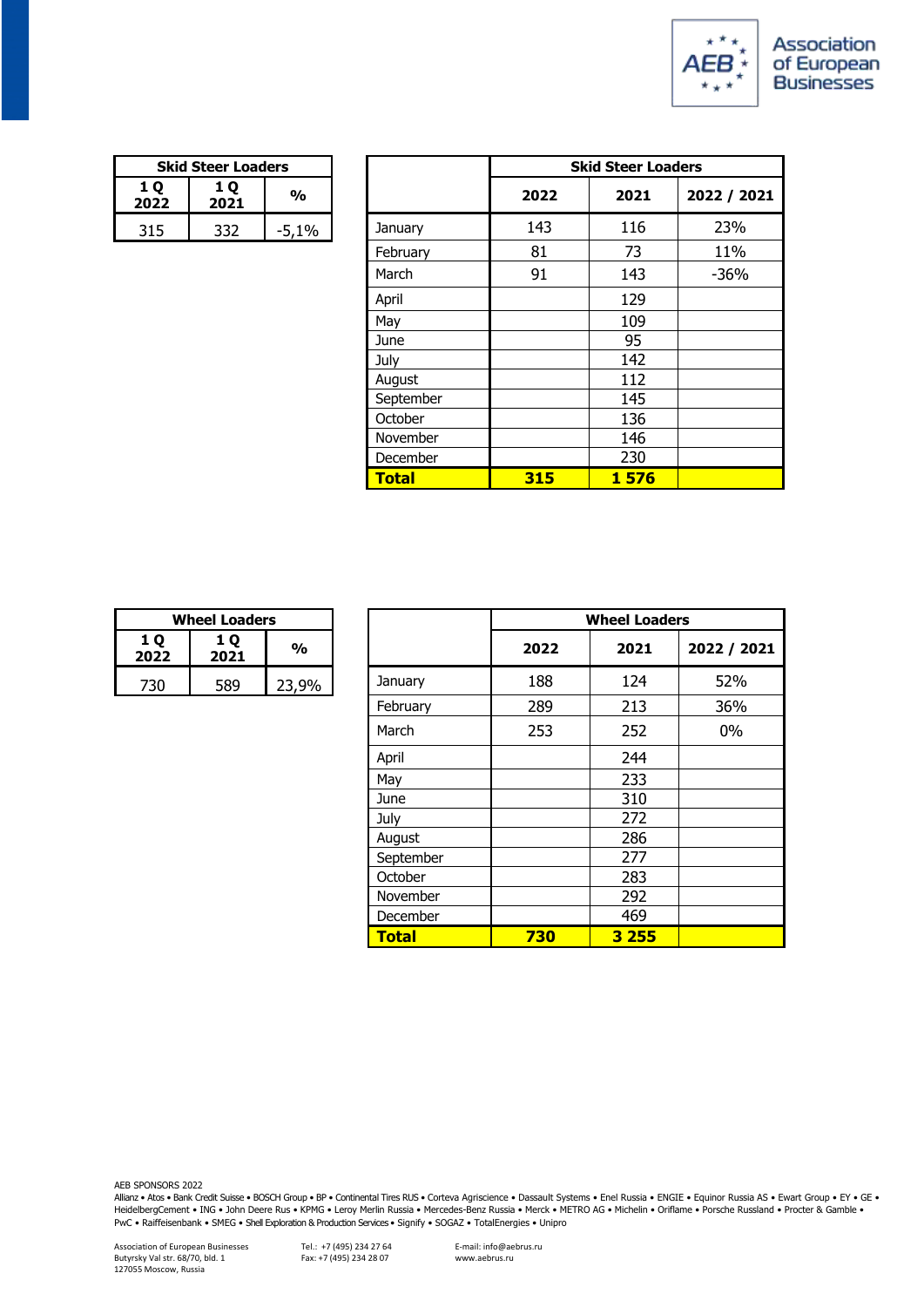

| <b>Crawler Tractors</b>               |  |       |  |
|---------------------------------------|--|-------|--|
| <b>10</b><br>1 O<br>%<br>2022<br>2021 |  |       |  |
| 350                                   |  | 19.9% |  |

|            | <b>Crawler Tractors</b> |               |              | <b>Crawler Tractors</b> |      |             |
|------------|-------------------------|---------------|--------------|-------------------------|------|-------------|
| 1Q<br>2022 | 1 Q<br>2021             | $\frac{1}{2}$ |              | 2022                    | 2021 | 2022 / 2021 |
| 350        | 292                     | 19,9%         | January      | 101                     | 60   | 68%         |
|            |                         |               | February     | 132                     | 87   | 52%         |
|            |                         |               | March        | 117                     | 145  | $-19%$      |
|            |                         |               | April        |                         | 164  |             |
|            |                         |               | May          |                         | 128  |             |
|            |                         |               | June         |                         | 172  |             |
|            |                         |               | July         |                         | 126  |             |
|            |                         |               | August       |                         | 153  |             |
|            |                         |               | September    |                         | 176  |             |
|            |                         |               | October      |                         | 180  |             |
|            |                         |               | November     |                         | 142  |             |
|            |                         |               | December     |                         | 161  |             |
|            |                         |               | <b>Total</b> | 350                     | 1694 |             |

| <b>Wheel Excavators</b> |     |       |  |  |
|-------------------------|-----|-------|--|--|
| <b>10</b><br>2022       | %   |       |  |  |
| 202                     | 181 | 11,6% |  |  |

|             | <b>Wheel Excavators</b> |               |              | <b>Wheel Excavators</b> |      |             |
|-------------|-------------------------|---------------|--------------|-------------------------|------|-------------|
| 1 Q<br>2022 | 1 Q<br>2021             | $\frac{1}{2}$ |              | 2022                    | 2021 | 2022 / 2021 |
| 202         | 181                     | 11,6%         | January      | 56                      | 43   | 30%         |
|             |                         |               | February     | 89                      | 65   | 37%         |
|             |                         |               | March        | 57                      | 73   | $-22%$      |
|             |                         |               | April        |                         | 81   |             |
|             |                         |               | May          |                         | 90   |             |
|             |                         |               | June         |                         | 100  |             |
|             |                         |               | July         |                         | 81   |             |
|             |                         |               | August       |                         | 67   |             |
|             |                         |               | September    |                         | 67   |             |
|             |                         |               | October      |                         | 73   |             |
|             |                         |               | November     |                         | 79   |             |
|             |                         |               | December     |                         | 130  |             |
|             |                         |               | <b>Total</b> | 202                     | 949  |             |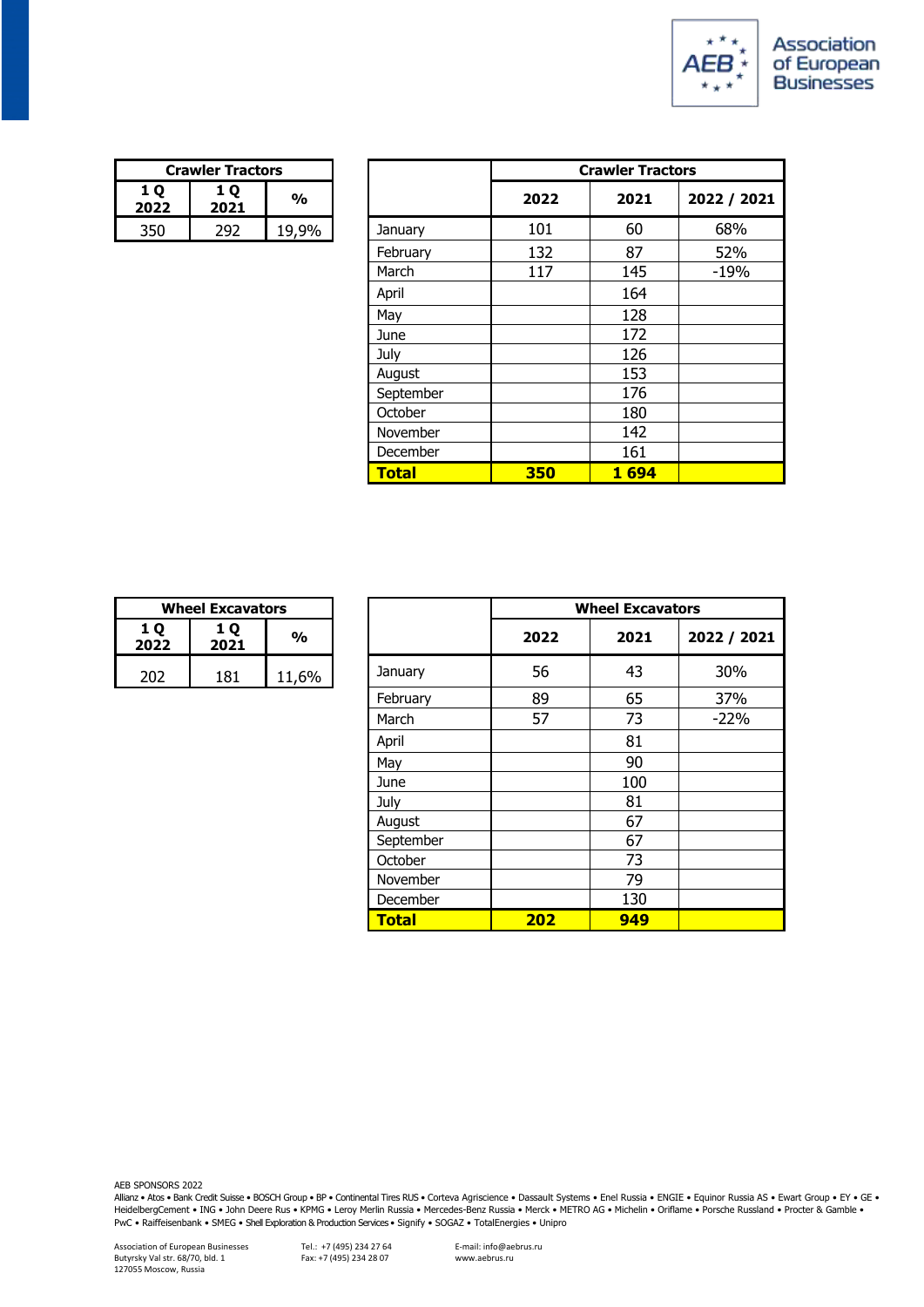

| <b>Motor Graders</b> |     |       |  |  |
|----------------------|-----|-------|--|--|
| 1 O<br>2022          | %   |       |  |  |
| 217                  | 180 | 20,6% |  |  |

| <b>Motor Graders</b> |             |               |              |      | <b>Motor Graders</b> |             |
|----------------------|-------------|---------------|--------------|------|----------------------|-------------|
| 1Q<br>2022           | 1 Q<br>2021 | $\frac{1}{2}$ |              | 2022 | 2021                 | 2022 / 2021 |
| 217                  | 180         | 20,6%         | January      | 56   | 31                   | 81%         |
|                      |             |               | February     | 91   | 56                   | 63%         |
|                      |             |               | March        | 70   | 93                   | $-25%$      |
|                      |             |               | April        |      | 83                   |             |
|                      |             |               | May          |      | 65                   |             |
|                      |             |               | June         |      | 116                  |             |
|                      |             |               | July         |      | 98                   |             |
|                      |             |               | August       |      | 78                   |             |
|                      |             |               | September    |      | 75                   |             |
|                      |             |               | October      |      | 124                  |             |
|                      |             |               | November     |      | 104                  |             |
|                      |             |               | December     |      | 187                  |             |
|                      |             |               | <b>Total</b> | 217  | <b>1110</b>          |             |

| <b>Articulated Haulers</b> |    |               |  |
|----------------------------|----|---------------|--|
| 1 O<br>1 O<br>2021<br>2022 |    | $\frac{0}{0}$ |  |
| 78                         | 55 | 41,8%         |  |

| <b>Articulated Haulers</b> |             |       |              |      | <b>Articulated Haulers</b> |             |  |
|----------------------------|-------------|-------|--------------|------|----------------------------|-------------|--|
| LQ<br>022                  | 1 Q<br>2021 | %     |              | 2022 | 2021                       | 2022 / 2021 |  |
| 78                         | 55          | 41,8% | January      | 19   | 11                         | 73%         |  |
|                            |             |       | February     | 21   | 23                         | $-9%$       |  |
|                            |             |       | March        | 38   | 21                         | 81%         |  |
|                            |             |       | April        |      | 24                         |             |  |
|                            |             |       | May          |      | 40                         |             |  |
|                            |             |       | June         |      | 34                         |             |  |
|                            |             |       | July         |      | 43                         |             |  |
|                            |             |       | August       |      | 31                         |             |  |
|                            |             |       | September    |      | 15                         |             |  |
|                            |             |       | October      |      | 16                         |             |  |
|                            |             |       | November     |      | 28                         |             |  |
|                            |             |       | December     |      | 35                         |             |  |
|                            |             |       | <b>Total</b> | 78   | 321                        |             |  |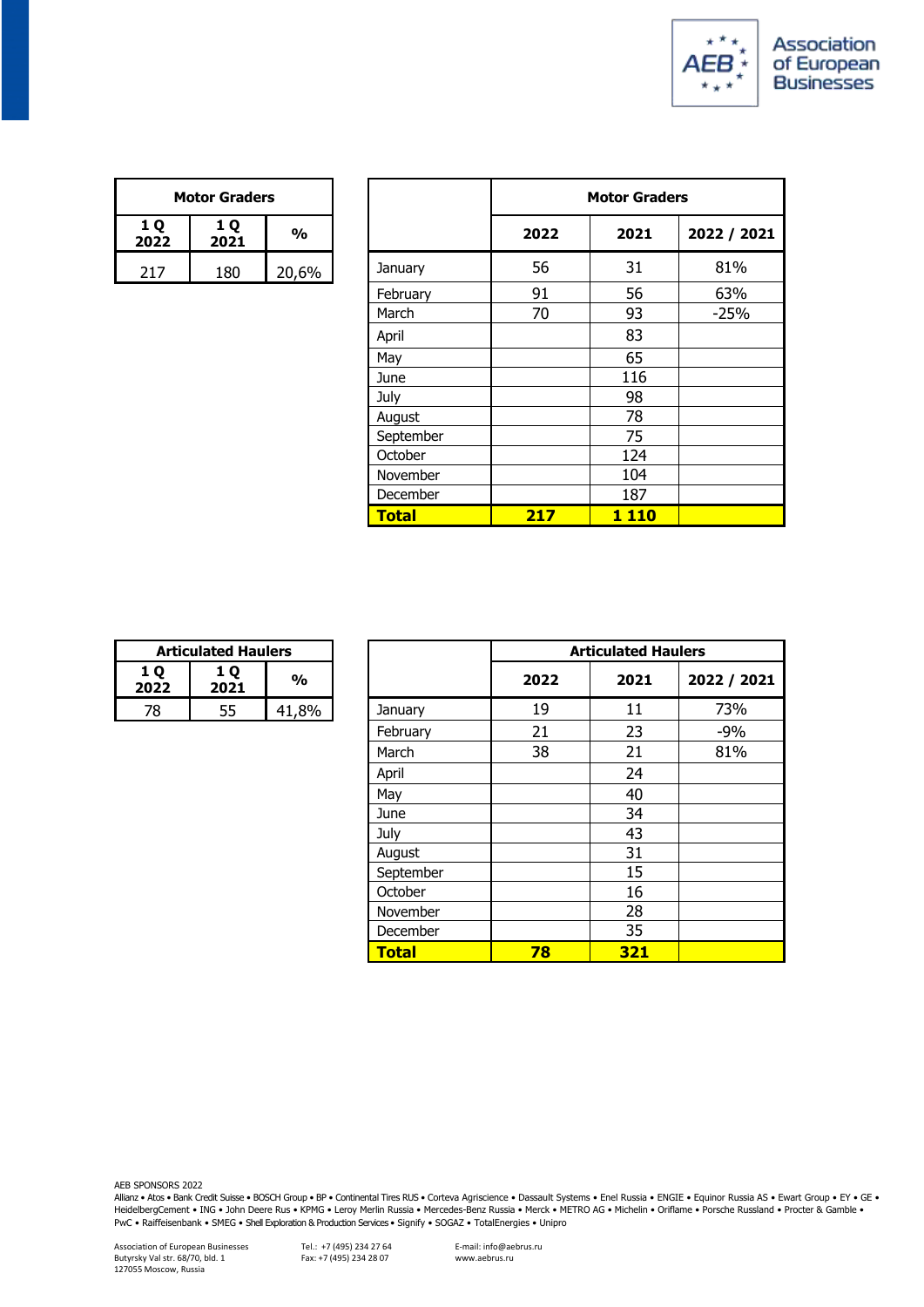

| <b>Rigid Frame Haulers</b> |    |        |  |
|----------------------------|----|--------|--|
| 1 O<br>2022                | %  |        |  |
| 104                        | 51 | 103.9% |  |

|            | <b>Rigid Frame Haulers</b> |               |              | <b>Rigid Frame Haulers</b> |      |             |
|------------|----------------------------|---------------|--------------|----------------------------|------|-------------|
| 1Q<br>2022 | 1 Q<br>2021                | $\frac{1}{2}$ |              | 2022                       | 2021 | 2022 / 2021 |
| 104        | 51                         | 103,9%        | January      | 38                         | 16   | 138%        |
|            |                            |               | February     | 28                         | 19   | 47%         |
|            |                            |               | March        | 38                         | 16   | 138%        |
|            |                            |               | April        |                            | 26   |             |
|            |                            |               | May          |                            | 24   |             |
|            |                            |               | June         |                            | 36   |             |
|            |                            |               | July         |                            | 31   |             |
|            |                            |               | August       |                            | 34   |             |
|            |                            |               | September    |                            | 35   |             |
|            |                            |               | October      |                            | 23   |             |
|            |                            |               | November     |                            | 35   |             |
|            |                            |               | December     |                            | 41   |             |
|            |                            |               | <b>Total</b> | <b>104</b>                 | 336  |             |

| <b>Wheel Dozers</b> |    |       |  |  |
|---------------------|----|-------|--|--|
| <b>10</b><br>2022   | %  |       |  |  |
|                     | 22 | 68,2% |  |  |

| <b>Wheel Dozers</b> |             |               |              | <b>Wheel Dozers</b> |            |             |
|---------------------|-------------|---------------|--------------|---------------------|------------|-------------|
| LQ<br>022           | 1 Q<br>2021 | $\frac{1}{2}$ |              | 2022                | 2021       | 2022 / 2021 |
| 37                  | 22          | 68,2%         | January      | $\overline{7}$      | 2          | 250%        |
|                     |             |               | February     | 8                   | 8          | 0%          |
|                     |             |               | March        | 22                  | 12         | 83%         |
|                     |             |               | April        |                     | 9          |             |
|                     |             |               | May          |                     | 15         |             |
|                     |             |               | June         |                     | 12         |             |
|                     |             |               | July         |                     | 12         |             |
|                     |             |               | August       |                     | 12         |             |
|                     |             |               | September    |                     | 19         |             |
|                     |             |               | October      |                     | 22         |             |
|                     |             |               | November     |                     | 5          |             |
|                     |             |               | December     |                     | 11         |             |
|                     |             |               | <b>Total</b> | 37                  | <b>139</b> |             |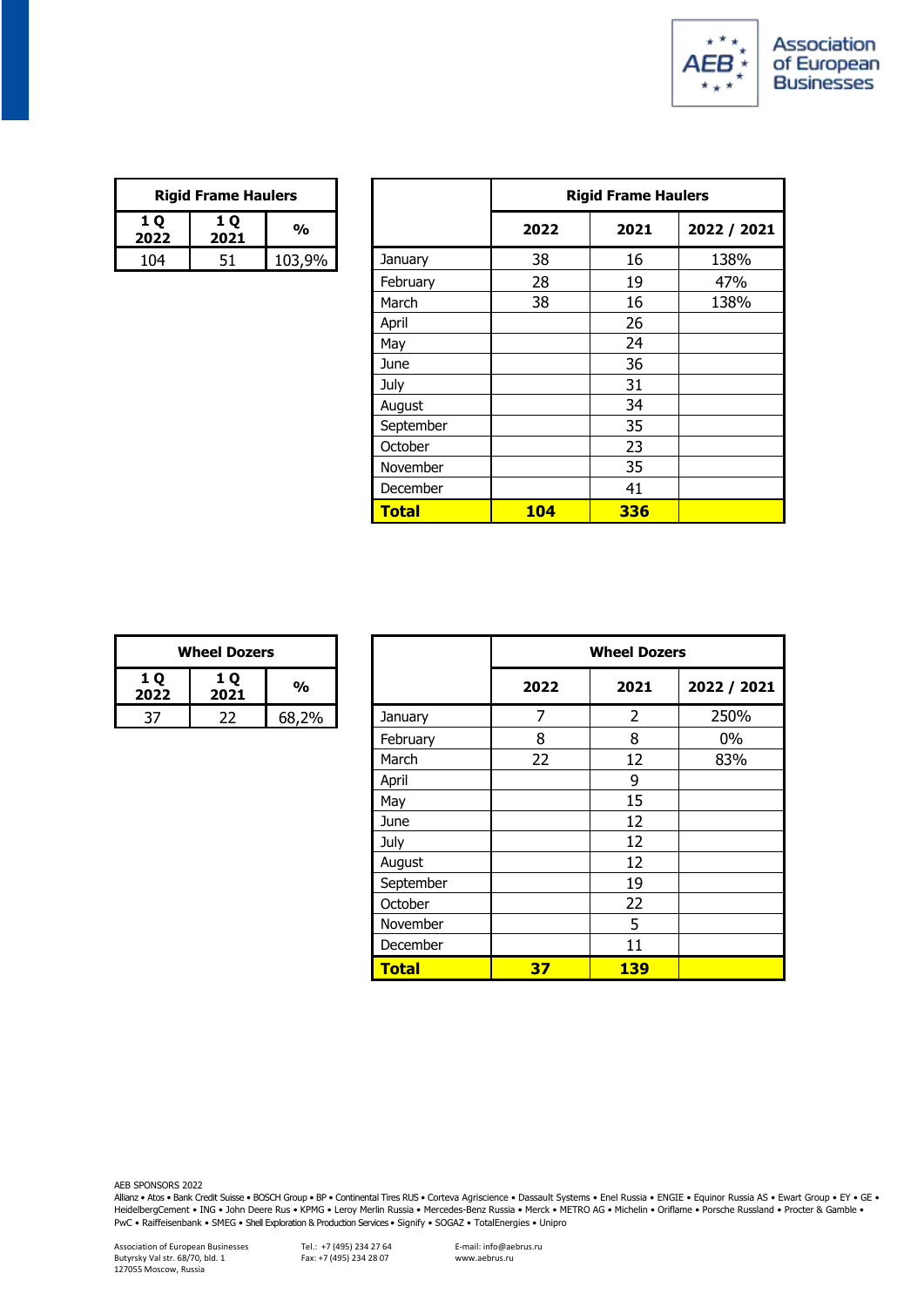

| <b>Telescopic Handlers</b>             |    |       |  |
|----------------------------------------|----|-------|--|
| <b>10</b><br><b>10</b><br>2021<br>2022 |    | %     |  |
| 130                                    | 80 | 62,5% |  |

|             | <b>Telescopic Handlers</b> |               |                 | <b>Telescopic Handlers</b> |      |             |
|-------------|----------------------------|---------------|-----------------|----------------------------|------|-------------|
| 1 Q<br>2022 | 1 Q<br>2021                | $\frac{1}{2}$ |                 | 2022                       | 2021 | 2022 / 2021 |
| 130         | 80                         | 62,5%         | January         | 43                         | 19   | 126%        |
|             |                            |               | February        | 44                         | 14   | 214%        |
|             |                            |               | March           | 43                         | 47   | $-9%$       |
|             |                            |               | April           |                            | 45   |             |
|             |                            |               | May             |                            | 29   |             |
|             |                            |               | June            |                            | 36   |             |
|             |                            |               | July            |                            | 53   |             |
|             |                            |               | August          |                            | 31   |             |
|             |                            |               | September       |                            | 43   |             |
|             |                            |               | October         |                            | 35   |             |
|             |                            |               | November        |                            | 45   |             |
|             |                            |               | <b>December</b> |                            | 89   |             |
|             |                            |               | <b>Total</b>    | <b>130</b>                 | 486  |             |

| <b>Pipe Layers</b>         |  |               |  |  |
|----------------------------|--|---------------|--|--|
| 1 O<br>1 O<br>2021<br>2022 |  | $\frac{0}{0}$ |  |  |
|                            |  |               |  |  |

|           | <b>Pipe Layers</b> |               |              | <b>Pipe Layers</b> |                |             |
|-----------|--------------------|---------------|--------------|--------------------|----------------|-------------|
| LQ<br>022 | 1 Q<br>2021        | $\frac{1}{2}$ |              | 2022               | 2021           | 2022 / 2021 |
| 10        | 11                 | $-9,1%$       | January      | 2                  | 3              | $-33%$      |
|           |                    |               | February     | 0                  | $\mathbf 0$    | 0%          |
|           |                    |               | March        | 8                  | 8              | $0\%$       |
|           |                    |               | April        |                    | 5              |             |
|           |                    |               | May          |                    | 0              |             |
|           |                    |               | June         |                    | $\overline{2}$ |             |
|           |                    |               | July         |                    | 12             |             |
|           |                    |               | August       |                    | 7              |             |
|           |                    |               | September    |                    | 12             |             |
|           |                    |               | October      |                    | 10             |             |
|           |                    |               | November     |                    | 24             |             |
|           |                    |               | December     |                    | 39             |             |
|           |                    |               | <b>Total</b> | 10                 | <b>122</b>     |             |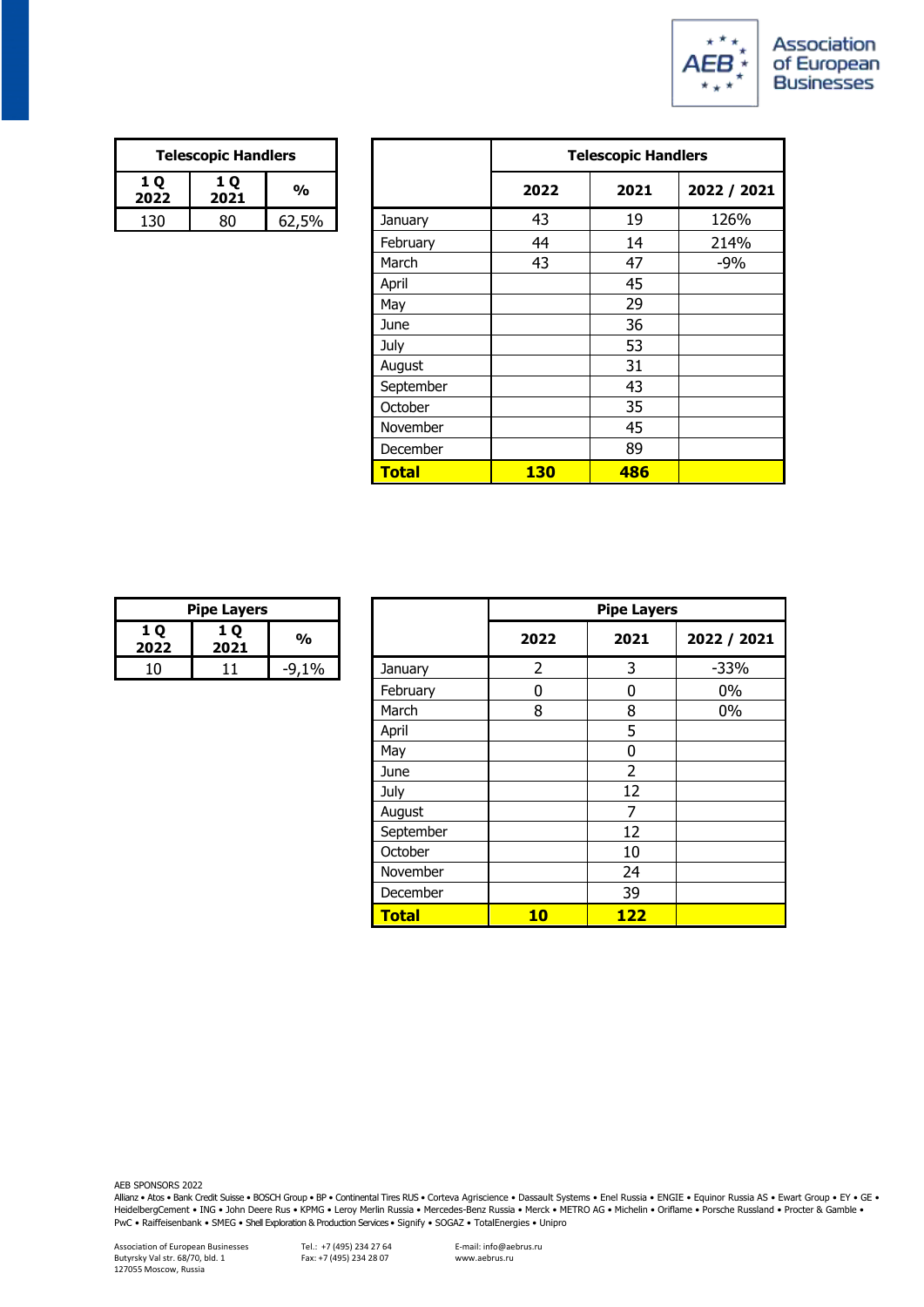

| <b>Asphalt Pavers Tracked</b> |             |       |  |
|-------------------------------|-------------|-------|--|
| 1 O<br>2022                   | 1 O<br>2021 | %     |  |
|                               | 41          | 70.7% |  |

|            | <b>Asphalt Pavers Tracked</b> |               |              |      | <b>Asphalt Pavers Tracked</b> |             |  |  |
|------------|-------------------------------|---------------|--------------|------|-------------------------------|-------------|--|--|
| 1 Q<br>022 | 1 Q<br>2021                   | $\frac{0}{0}$ |              | 2022 | 2021                          | 2022 / 2021 |  |  |
| 70         | 41                            | 70,7%         | January      | 7    | 7                             | $0\%$       |  |  |
|            |                               |               | February     | 14   | 8                             | 75%         |  |  |
|            |                               |               | March        | 49   | 26                            | 88%         |  |  |
|            |                               |               | April        |      | 42                            |             |  |  |
|            |                               |               | May          |      | 29                            |             |  |  |
|            |                               |               | June         |      | 27                            |             |  |  |
|            |                               |               | July         |      | 16                            |             |  |  |
|            |                               |               | August       |      | 9                             |             |  |  |
|            |                               |               | September    |      | 20                            |             |  |  |
|            |                               |               | October      |      | 13                            |             |  |  |
|            |                               |               | November     |      | 11                            |             |  |  |
|            |                               |               | December     |      | 22                            |             |  |  |
|            |                               |               | <b>Total</b> | 70   | 230                           |             |  |  |

| <b>Asphalt Pavers Wheeled</b> |  |   |  |
|-------------------------------|--|---|--|
| 1 O<br>1 O<br>2021<br>2022    |  | % |  |
|                               |  |   |  |

|                | <b>Asphalt Pavers Wheeled</b> |               |              |                         | <b>Asphalt Pavers Wheeled</b> |             |
|----------------|-------------------------------|---------------|--------------|-------------------------|-------------------------------|-------------|
| 1Q<br>2022     | 1 Q<br>2021                   | $\frac{1}{2}$ |              | 2022                    | 2021                          | 2022 / 2021 |
| $\overline{0}$ | 2                             | -             | January      | 0                       | 0                             | 0%          |
|                |                               |               | February     | 0                       |                               |             |
|                |                               |               | March        | 0                       |                               |             |
|                |                               |               | April        |                         | 0                             |             |
|                |                               |               | May          |                         | 0                             |             |
|                |                               |               | June         |                         | 0                             |             |
|                |                               |               | July         |                         | $\Omega$                      |             |
|                |                               |               | August       |                         | 0                             |             |
|                |                               |               | September    |                         | 0                             |             |
|                |                               |               | October      |                         | 0                             |             |
|                |                               |               | November     |                         | 0                             |             |
|                |                               |               | December     |                         | $\Omega$                      |             |
|                |                               |               | <b>Total</b> | $\overline{\mathbf{0}}$ | $\overline{\mathbf{2}}$       |             |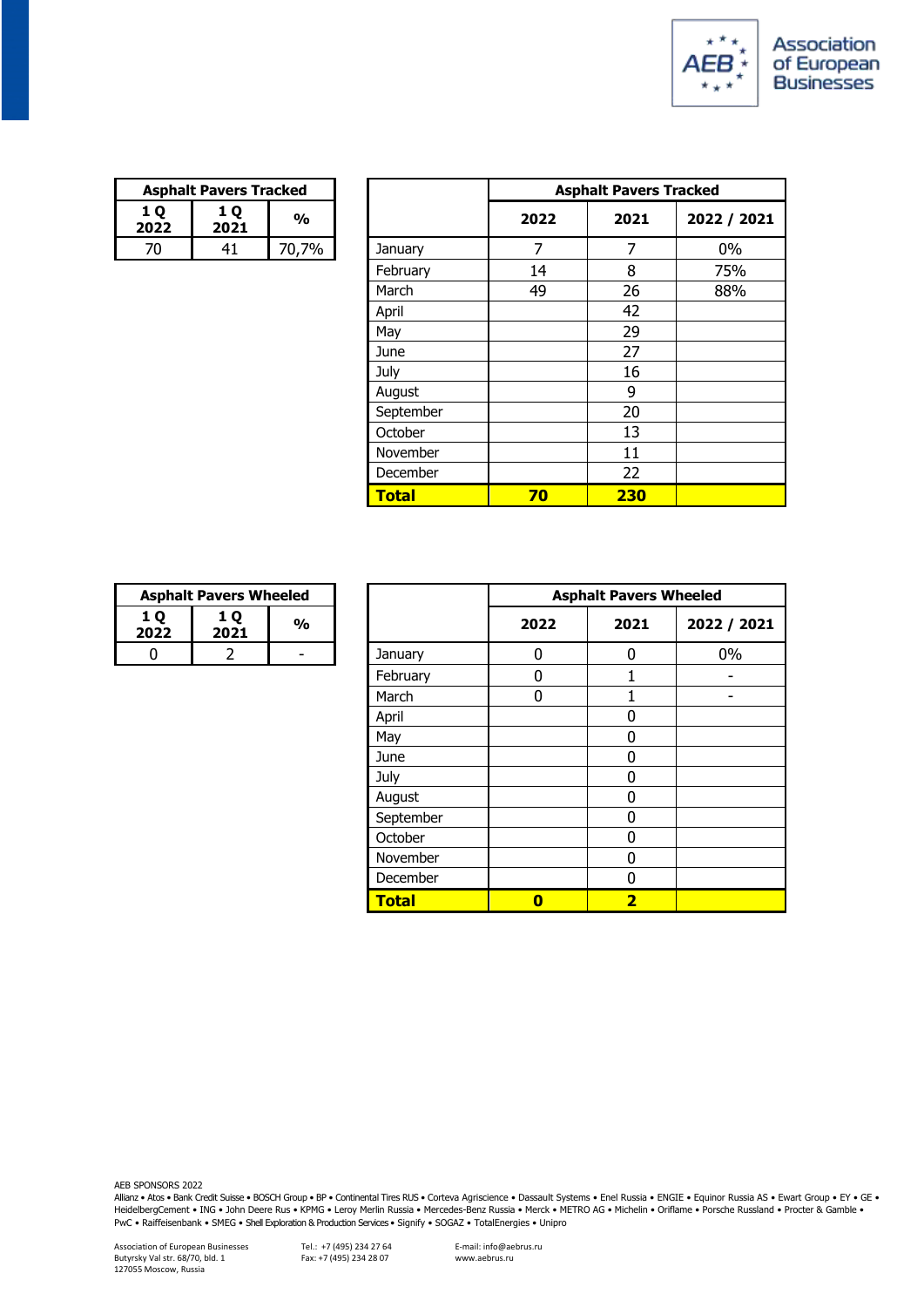

| <b>Vib. Tandem Rollers 2D</b> |    |        |  |
|-------------------------------|----|--------|--|
| 1 O<br>2022                   | %  |        |  |
| 64                            | 77 | 137,0% |  |

| <b>Vib. Tandem Rollers 2D</b> |             |               |              |                               |      |             |  |
|-------------------------------|-------------|---------------|--------------|-------------------------------|------|-------------|--|
|                               |             |               |              | <b>Vib. Tandem Rollers 2D</b> |      |             |  |
| LQ<br>022                     | 1 Q<br>2021 | $\frac{1}{2}$ |              | 2022                          | 2021 | 2022 / 2021 |  |
| 64                            | 27          | 137,0%        | January      | 8                             | 1    | 700%        |  |
|                               |             |               | February     | 32                            | 6    | 433%        |  |
|                               |             |               | March        | 24                            | 20   | 20%         |  |
|                               |             |               | April        |                               | 31   |             |  |
|                               |             |               | May          |                               | 31   |             |  |
|                               |             |               | June         |                               | 28   |             |  |
|                               |             |               | July         |                               | 18   |             |  |
|                               |             |               | August       |                               | 31   |             |  |
|                               |             |               | September    |                               | 10   |             |  |
|                               |             |               | October      |                               | 10   |             |  |
|                               |             |               | November     |                               | 20   |             |  |
|                               |             |               | December     |                               | 25   |             |  |
|                               |             |               | <b>Total</b> | 64                            | 231  |             |  |

| Vib. Single - Soil Smooth<br><b>Drums</b> |                   |       |  |
|-------------------------------------------|-------------------|-------|--|
| 1 O<br>2022                               | <b>10</b><br>2021 | %     |  |
| 86                                        | 'ת                | 28,4% |  |

|            | ib. Single - Soil Smooth<br><b>Drums</b> |               |              |      | Vib. Single - Soil Smooth Drums |             |  |
|------------|------------------------------------------|---------------|--------------|------|---------------------------------|-------------|--|
| L Q<br>022 | 1 Q<br>2021                              | $\frac{1}{2}$ |              | 2022 | 2021                            | 2022 / 2021 |  |
| 86         | 67                                       | 28,4%         | January      | 16   | 9                               | 78%         |  |
|            |                                          |               | February     | 32   | 26                              | 23%         |  |
|            |                                          |               | March        | 38   | 32                              | 19%         |  |
|            |                                          |               | April        |      | 38                              |             |  |
|            |                                          |               | May          |      | 37                              |             |  |
|            |                                          |               | June         |      | 74                              |             |  |
|            |                                          |               | July         |      | 67                              |             |  |
|            |                                          |               | August       |      | 45                              |             |  |
|            |                                          |               | September    |      | 27                              |             |  |
|            |                                          |               | October      |      | 36                              |             |  |
|            |                                          |               | November     |      | 31                              |             |  |
|            |                                          |               | December     |      | 48                              |             |  |
|            |                                          |               | <b>Total</b> | 86   | 470                             |             |  |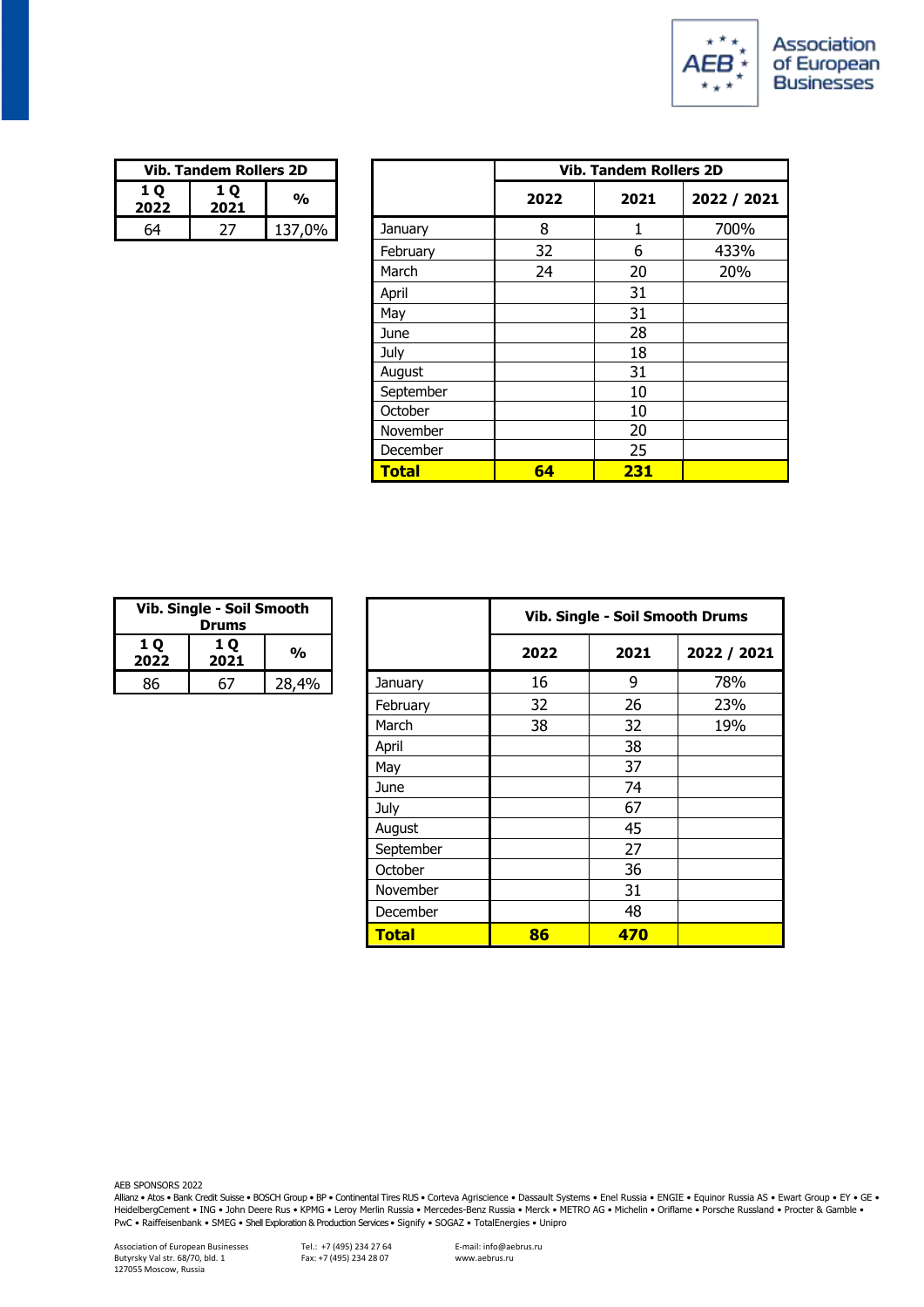

| <b>Pneumatic Tired Rollers</b>   |  |       |  |  |
|----------------------------------|--|-------|--|--|
| 1 O<br><b>10</b><br>2022<br>2021 |  | %     |  |  |
|                                  |  | 33.3% |  |  |

| <b>Pneumatic Tired Rollers</b> |             |               |              |                                |                |             |  |
|--------------------------------|-------------|---------------|--------------|--------------------------------|----------------|-------------|--|
|                                |             |               |              | <b>Pneumatic Tired Rollers</b> |                |             |  |
| 1 Q<br>022                     | 1 Q<br>2021 | $\frac{0}{0}$ |              | 2022                           | 2021           | 2022 / 2021 |  |
| $\overline{4}$                 | 3           | 33,3%         | January      | 0                              | 0              | $0\%$       |  |
|                                |             |               | February     | 3                              | $\overline{2}$ | 50%         |  |
|                                |             |               | March        |                                |                | $0\%$       |  |
|                                |             |               | April        |                                |                |             |  |
|                                |             |               | May          |                                | 6              |             |  |
|                                |             |               | June         |                                | 3              |             |  |
|                                |             |               | July         |                                |                |             |  |
|                                |             |               | August       |                                | 3              |             |  |
|                                |             |               | September    |                                | 3              |             |  |
|                                |             |               | October      |                                | 0              |             |  |
|                                |             |               | November     |                                | $\Omega$       |             |  |
|                                |             |               | December     |                                | 4              |             |  |
|                                |             |               | <b>Total</b> | $\overline{\mathbf{4}}$        | 24             |             |  |

| <b>Combination Rollers</b> |   |        |  |
|----------------------------|---|--------|--|
| <b>10</b><br>2022          | % |        |  |
|                            |   | 100,0% |  |

|           | <b>Combination Rollers</b> |               |              |      | <b>Combination Rollers<sup>1</sup></b> |             |
|-----------|----------------------------|---------------|--------------|------|----------------------------------------|-------------|
| LQ<br>022 | 1 Q<br>2021                | $\frac{1}{2}$ |              | 2022 | 2021                                   | 2022 / 2021 |
| 10        | 5                          | 100,0%        | January      | 0    |                                        |             |
|           |                            |               | February     | 6    | $\overline{2}$                         | 200%        |
|           |                            |               | March        | 4    | $\overline{2}$                         | 100%        |
|           |                            |               | April        |      | 9                                      |             |
|           |                            |               | May          |      | 5                                      |             |
|           |                            |               | June         |      | 4                                      |             |
|           |                            |               | July         |      | 5                                      |             |
|           |                            |               | August       |      | 5                                      |             |
|           |                            |               | September    |      | $\overline{2}$                         |             |
|           |                            |               | October      |      |                                        |             |
|           |                            |               | November     |      | 6                                      |             |
|           |                            |               | December     |      | $\overline{2}$                         |             |
|           |                            |               | <b>Total</b> | 10   | 44                                     | $-77%$      |